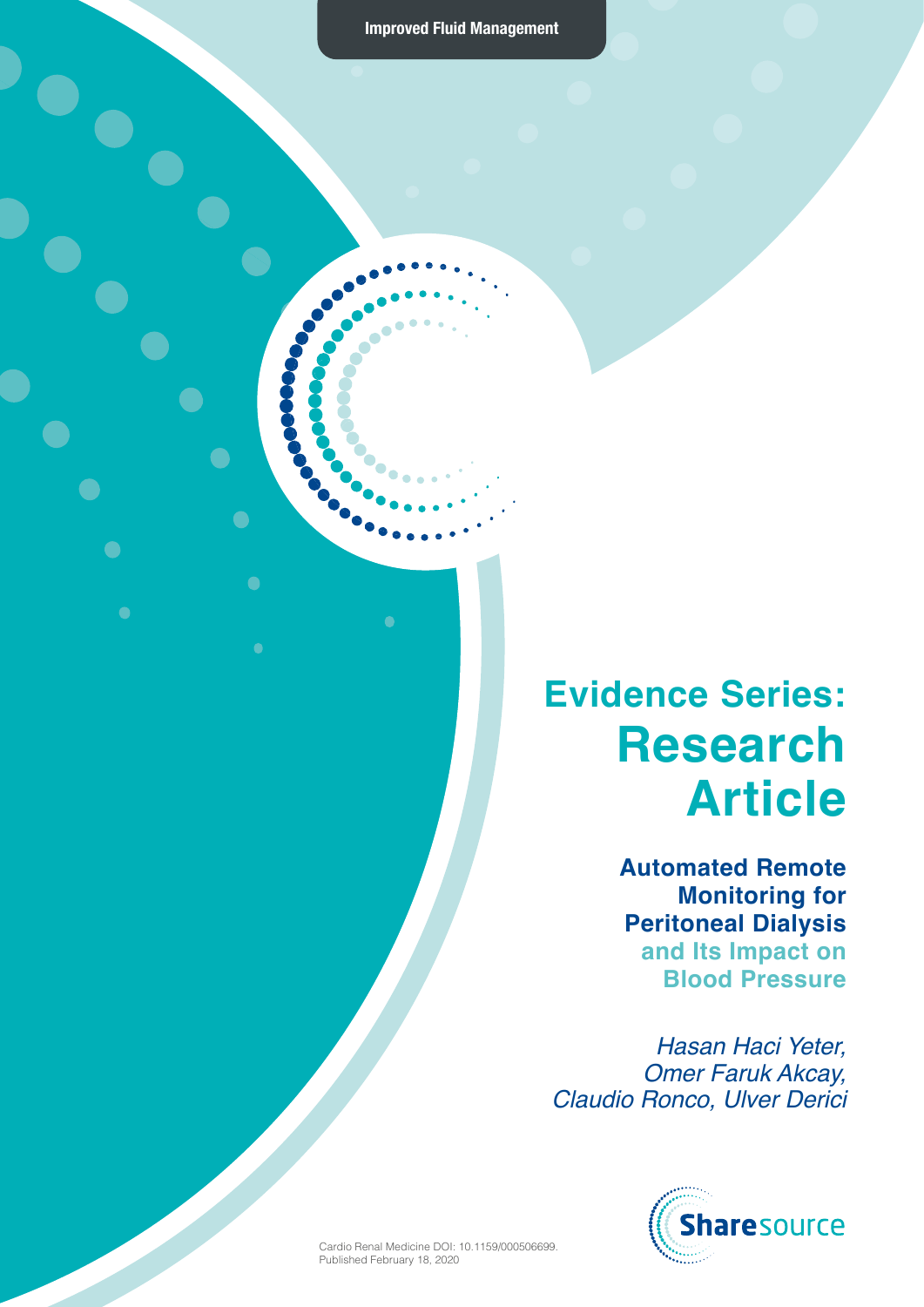Automated Remote Monitoring for Peritoneal Dialysis and Its Impact on Blood Pressure



# **BACKGROUND**

- The adherence of PD patients to their treatment cannot always be monitored by physicians.
- Remote monitoring automated peritoneal dialysis (RPM-APD) may affect patients' compliance with treatment and, thus, clinical outcomes.
- Remote monitoring technology integrated into APD systems makes it possible for their PD team to receive patient treatment data, allowing early detection of problems and their remote resolution.



## **OBJECTIVES**

To evaluate the clinical outcomes of patients with a remote monitoring APD system.



# **ENDPOINTS**

- Treatment adherence
- Dialysis adequacy
- Change in blood pressure control
- Sleep quality
- Health-related quality of life



## **METHODS**

- Observational study
- 15 patients treated with traditional APD using the Homechoice Claria cycler were switched to RPM-APD (Claria with the Sharesource platform) and followed for a 6-month period.
- Patient data were checked in Sharesource daily and the following information was recorded:
	- 1. important alarms total number of alarms and those related to adherence were calculated per patient monthly.
	- 2. ultrafiltration profile
	- 3. initial drainage volume
	- 4. blood pressure recorded before the switch to RPM-APD at monthly clinic visits and then on a daily basis after the switch at home on a blood pressure device.
	- 5. body weight
- The medical outcome survey to measure health related quality of life short form 36 (SF-36) was

used to measure health status and healthrelated quality of life at the beginning of RPM-APD and at 6 months of follow-up.

- The Pittsburg Sleep Quality Index (PSQI) questionnaire was used to assess patients' sleep dysfunction at the beginning of RPM-APD and at 6 months of follow-up.
- The hospital electronic medical records system was used for baseline information.
- The dialysis solutions of the patients were also recorded. Patients using icodextrin were determined and the average daily amount was calculated. Glucose weight was calculated as the sum of the products of the volume and glucose concentration for each exchange.
- The adequacy of dialysis was determined by measuring the total weekly creatinine clearance, normalized to  $1.73 \text{ m}^2$  of the body surface area and total weekly urea clearance (Kt/V).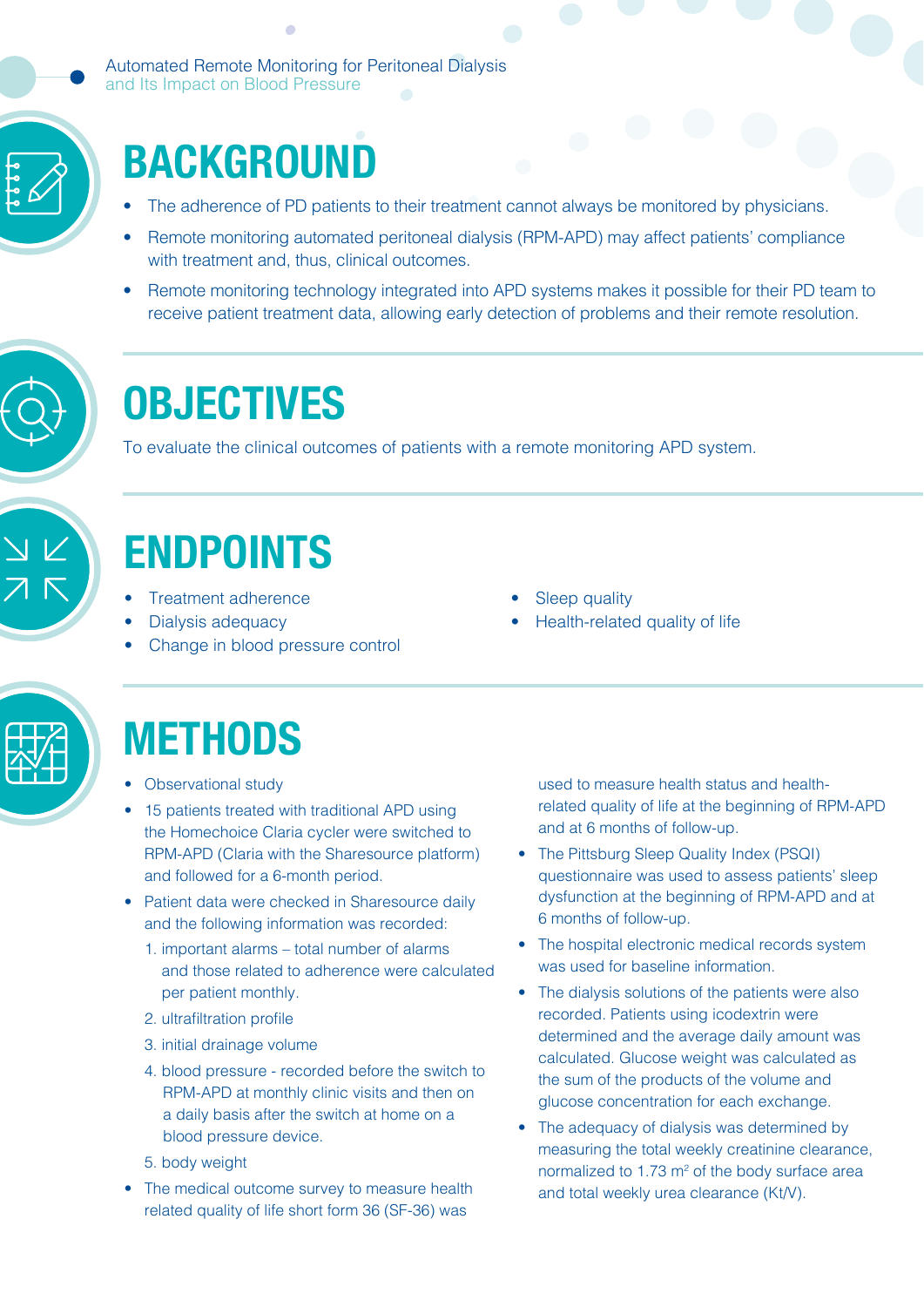### **RESULTS**

- Statistically significant decrease in Mean Arterial Blood Pressure (MABP) and increase in total Kt/V  $(99 \pm 19 \text{ vs. } 89 \pm 11 \text{ mm Hg}, p = 0.01)$ .
- MAB in the sixth month of the RPM-APD switch was significantly lower when compared to baseline, 3, and 6 months before the device switch ( $p = 0.01$ ,  $p = 0.01$ , and  $p = 0.03$ , respectively).
- Increase in Kt/V in the sixth month after the RPM-APD switch  $(2.11 \pm 0.4 \text{ vs. } 2.25 \pm 0.5)$ .



**Fig. 1.a** Comparison of mean arterial blood pressure of patients during 12 months of follow-up. Month 0 indicates the beginning of remote monitoring automated peritoneal dialysis (RPM-APD). **b** Comparison of mean Kt/V of the peritoneal equilibrium test during the 18 months of follow-up. Month 0 indicates the beginning of RPM-APD.

#### **Table 2.** Treatment and medical evaluation before and after RPM-APD

|                                                         | <b>Before RPM-APD</b> | After RPM-APD   | p value |
|---------------------------------------------------------|-----------------------|-----------------|---------|
| MAB, mm Hg                                              | $99 + 19$             | $89 + 11$       | 0.01    |
| PET                                                     |                       |                 |         |
| Kt/V                                                    | $2.11 \pm 0.4$        | $2.25+0.5$      | 0.03    |
| CrCl, mL/min                                            | 57 (42.8-120.3)       | 63.1 (46.4-141) | 0.1     |
| Urinary volume, mL                                      | 600 (0-2,600)         | 700 (0-2,400)   | 0.5     |
| Urinary CrCl, mL/min<br>Permeability, n                 | $1.17(0-15.8)$        | $1.39(0-14.3)$  | 0.7     |
| Slow                                                    | 1(7%)                 | $\mathbf{0}$    |         |
| Average                                                 | 11 (73%)              | 11 (73%)        |         |
| Fast                                                    | 3(20%)                | 4(27%)          |         |
| UF. mL                                                  |                       |                 |         |
| -3 to 0 month vs. 0 to 6 months                         | 800 (500-1,000)       | 824 (537-1,183) | 0.03    |
| -6 to 0 month vs. 0 to 6 months                         | 752 (490-986)         | 824 (537-1,183) | 0.009   |
|                                                         |                       |                 |         |
| <b>Drugs</b>                                            |                       |                 |         |
| EPO, n                                                  | 8 (53%)               | 7(47%)          | 0.3     |
| Antihypertensive drug, n                                | 10 (67%)              | 9(60%)          | 0.8     |
| Antihypertensive group                                  | $2(0-4)$              | $2(0-4)$        | 0.3     |
| Antihypertensive drug count, daily                      | $4(0-7)$              | $2(0-6)$        | 0.05    |
| Phosphate binder, n                                     | 8(53%)                | 8(53%)          |         |
| Calcium-based phosphate binder, n                       | 4(27%)                | 2(13%)          | 0.3     |
| Sevalemer, n                                            | 5(33%)                | 6(40%)          | 0.3     |
| Diuretic, n                                             | 10 (67%)              | 10 (67%)        |         |
| Total drug count, daily                                 | $11(6-22)$            | $8(5-22)$       | 0.08    |
| <b>Dialysis fluid</b>                                   |                       |                 |         |
| Glucose weight, g/day <sup>1</sup><br><b>Icodextrin</b> | 123.87                | 124.9           | 0.1     |
| n                                                       | 10 (66%)              | 10 (66%)        |         |
| mL                                                      | 1,610                 | 1,610           |         |
|                                                         |                       |                 |         |

MAB, mean arterial pressure; PET, peritoneal equilibrium test; CrCl, creatinine clearance; UF, ultrafiltration; daily glucose load in the 6-month period before RPM-APD versus average daily glucose load in the 6-month period EPO, erythropoietin-stimulating agent; RPM-APD, remote management automated peritoneal dialysis during RPM-APD. Statistically significant p values are italicized.

 Significant increase in ultrafiltration when comparing the 3-month and 6-month amounts before RPM-APD with the amount at 6-months after RPM-APD (800 mL [500–1,000] and 752 mL [490–986] vs. 824 mL [537–1,183]).

Need for daily antihypertensive medication was significantly reduced 4  $[0-7]$  vs. 2  $[0-6]$ ,  $p = 0.05$ ) at the sixth month of device switch compared to baseline.